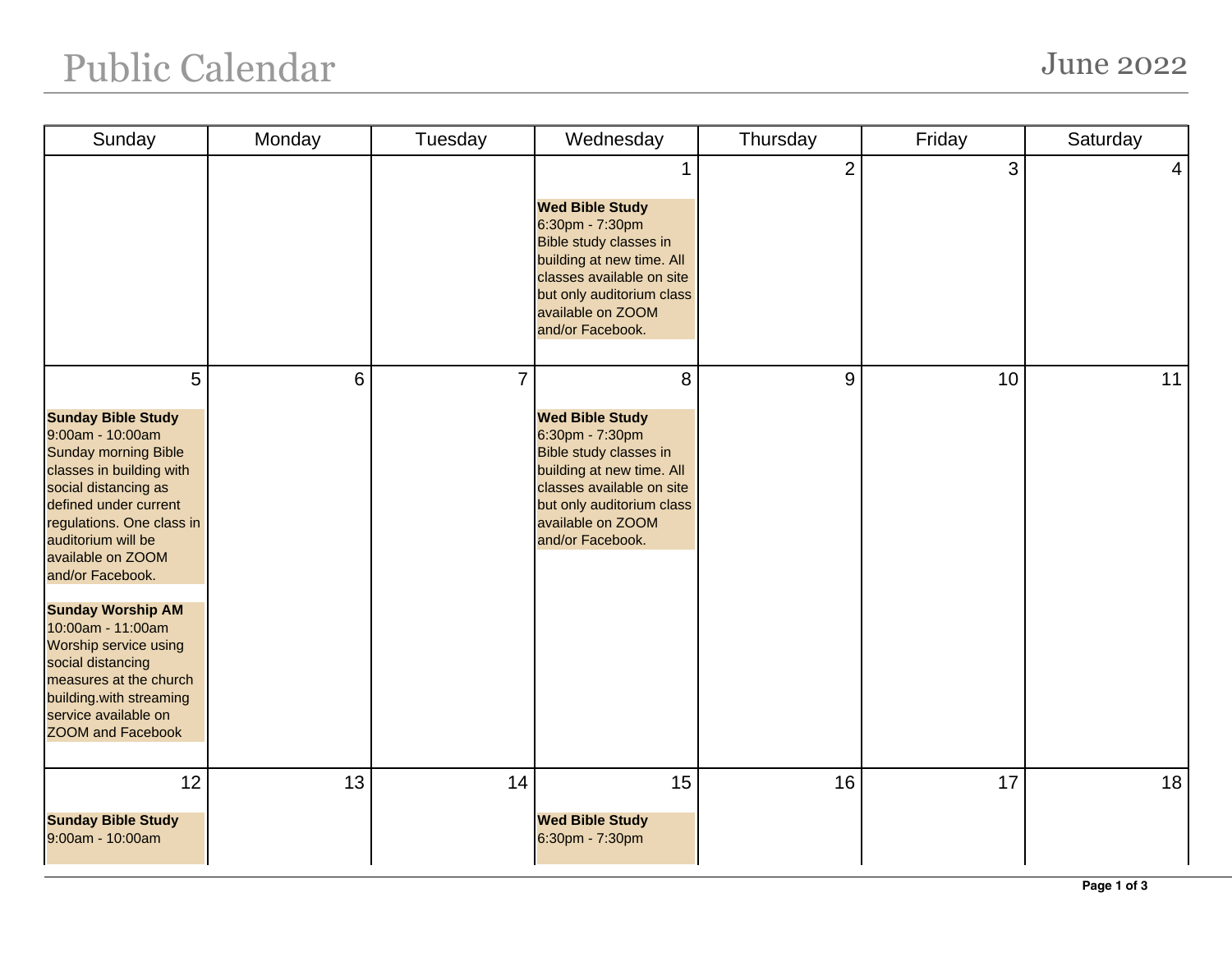| <b>Sunday morning Bible</b><br>classes in building with<br>social distancing as<br>defined under current<br>regulations. One class in<br>auditorium will be<br>available on ZOOM<br>and/or Facebook.<br><b>Sunday Worship AM</b><br>10:00am - 11:00am<br>Worship service using<br>social distancing<br>measures at the church<br>building.with streaming<br>service available on<br><b>ZOOM and Facebook</b>                                                        |    |    | Bible study classes in<br>building at new time. All<br>classes available on site<br>but only auditorium class<br>available on ZOOM<br>and/or Facebook.                                                    |    |    |    |
|---------------------------------------------------------------------------------------------------------------------------------------------------------------------------------------------------------------------------------------------------------------------------------------------------------------------------------------------------------------------------------------------------------------------------------------------------------------------|----|----|-----------------------------------------------------------------------------------------------------------------------------------------------------------------------------------------------------------|----|----|----|
| 19<br><b>Sunday Bible Study</b><br>9:00am - 10:00am<br><b>Sunday morning Bible</b><br>classes in building with<br>social distancing as<br>defined under current<br>regulations. One class in<br>auditorium will be<br>available on ZOOM<br>and/or Facebook.<br><b>Sunday Worship AM</b><br>10:00am - 11:00am<br>Worship service using<br>social distancing<br>measures at the church<br>building.with streaming<br>service available on<br><b>ZOOM and Facebook</b> | 20 | 21 | 22<br><b>Wed Bible Study</b><br>6:30pm - 7:30pm<br>Bible study classes in<br>building at new time. All<br>classes available on site<br>but only auditorium class<br>available on ZOOM<br>and/or Facebook. | 23 | 24 | 25 |
| 26                                                                                                                                                                                                                                                                                                                                                                                                                                                                  | 27 | 28 | 29                                                                                                                                                                                                        | 30 |    |    |
| <b>Sunday Bible Study</b><br>9:00am - 10:00am                                                                                                                                                                                                                                                                                                                                                                                                                       |    |    | <b>Wed Bible Study</b><br>6:30pm - 7:30pm                                                                                                                                                                 |    |    |    |